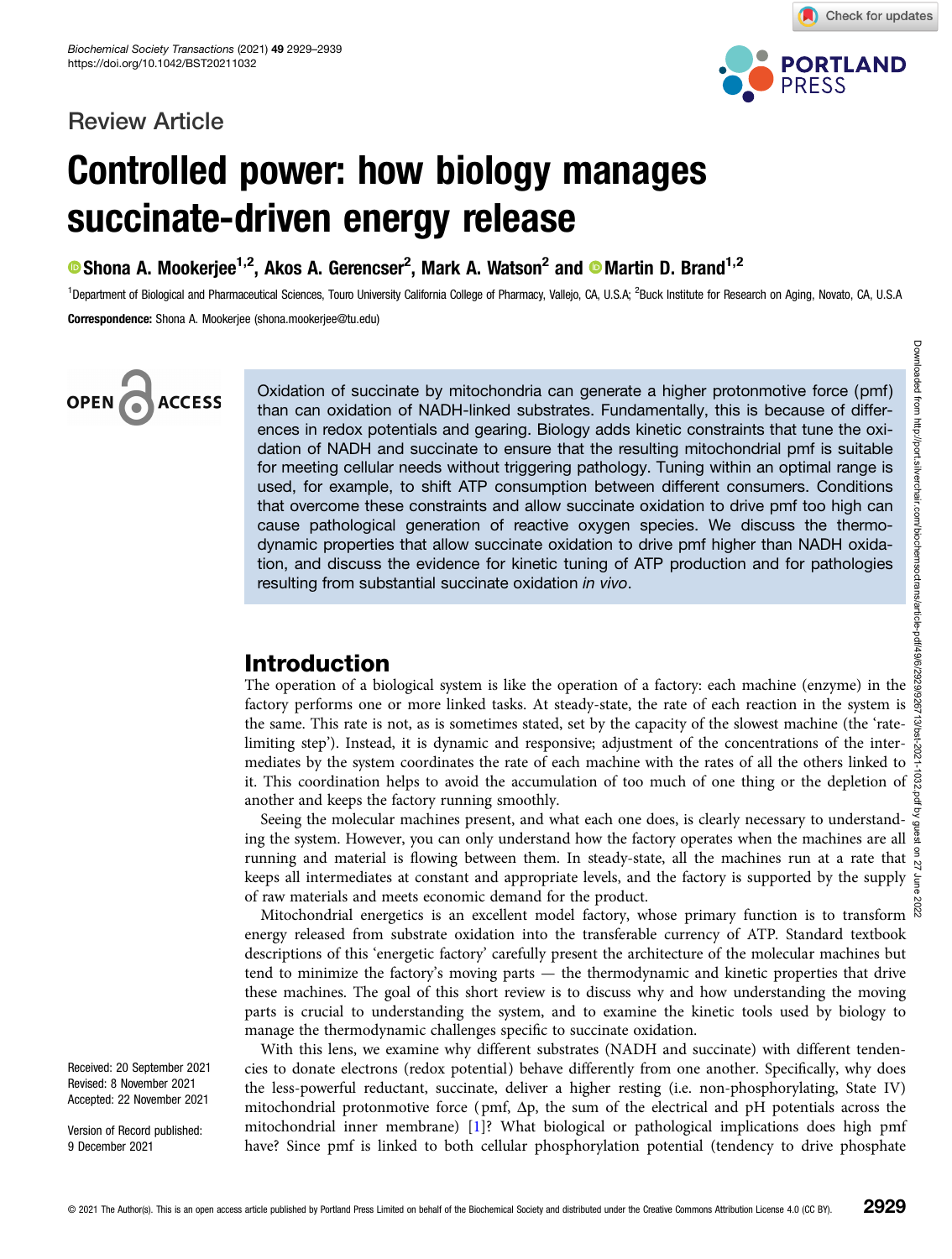transfer) and production of reactive oxygen species (ROS: here, superoxide, O2, and hydrogen peroxide, H2O2), it is an indirect modulator of any process sensitive to ATP/ADP or to ROS. Pmf itself may also drive cell signaling-related responses (such as parkin-dependent mitophagy [[2](#page-7-0),[3](#page-7-0)])

Why succinate? As an intermediate in the tricarboxylic acid (TCA) cycle, succinate is a small component of normal cellular metabolism. However, there is abundant evidence that succinate accumulates during tissue ischemia [\[4,5](#page-7-0)], and that succinate oxidation upon reperfusion causes ROS-dependent damage (e.g. [[6\]](#page-7-0)). Succinate accumulation is associated with diverse pathologies, including epilepsy [[7](#page-7-0)], cancer [\[8](#page-7-0)–[10\]](#page-7-0), and intestinal inflammation [\[11\]](#page-7-0). This review illustrates the fundamental bioenergetics underlying the more complicated pathophysiologies of these diseases. In principle, other pathways (such as oxidation of glycerol 3-phosphate and acyl-CoA dehydrogenases within β-oxidation of fatty acids) that feed electrons into the ubiquinone (Q) pool have the same ability as succinate to drive high pmf, but they don't appear to do so in vivo, perhaps due to different (and stronger) upstream kinetic constraints.

In the classic complete tricarboxylic acid cycle oxidizing pyruvate, the ratio of NADH to succinate production is fixed at 4 : 1, predicting pmf generation >80% by NADH oxidation. However, by diverting carbon into and out of the cycle, biology can shift reducing equivalent generation entirely to NADH oxidation (e.g. by running pyruvate to citrate and using the citrate for fatty acid synthesis) or strongly to succinate oxidation (e.g. running glutamine to lactate, or oxidizing a pool of succinate generated during prior anoxia). In this way, pmf, phosphorylation potential, and superoxide and hydrogen peroxide production will change with the proportion that each substrate contributes to total oxidation. We discuss how such changes would result from systems oxidizing NADH or succinate.

# Thermodynamic gearing of succinate oxidation drives high mitochondrial pmf

Mitochondrial protonmotive force is established through proton (H<sup>+</sup>) pumping by Complexes I, III, and IV of the electron transport chain to generate the electrical and chemical separation of  $H<sup>+</sup>$  across the mitochondrial inner membrane. The energy to pump these  $H<sup>+</sup>$  derives from electron transfer from an initial donor through the chain of redox centers in the respiratory complexes, ending with reduction in  $O_2$  to  $H_2O$ . For an electron pair (2e−) to enter the respiratory chain, the electron donor must be more reducing than the initial acceptor.

The two electron donor couples generally presented together are NADH<sub>2</sub>/NAD (2e<sup>−</sup> enter at Complex I) and FADH2/FAD (2e<sup>−</sup> enter at succinate dehydrogenase/Complex II). However, they are not exactly analogous whereas NADH is an intermediate 2e<sup>−</sup> carrier between substrates (e.g. pyruvate) and Complex I, FADH<sub>2</sub>/FAD is embedded within succinate dehydrogenase and receives its 2e<sup>−</sup> directly from succinate oxidation to fumarate — making the FADH2/FAD couple more analogous to the FMN moiety of Complex I than to NADH. Therefore, succinate/fumarate is the more appropriate redox couple to compare with NADH<sub>2</sub>/NAD.

The NADH2/NAD couple is more reducing than the succinate/fumarate couple, yet succinate oxidation can drive pmf higher than NADH<sub>2</sub> oxidation can [[1\]](#page-7-0). The thermodynamic 'gearing ratio' of energy available to work done makes it clear why. The energy available is the redox potential difference (ΔE) between the donor couple and  $O_2$ , multiplied by number of e<sup>−</sup> transferred (here, [[2\]](#page-7-0)). The work done is the number of protons (n) pumped across the mitochondrial inner membrane multiplied by the pmf they are pumped against. The higher the  $\Delta E/n$  ratio, the higher the pmf.

This situation is illustrated in [Figure 1A](#page-2-0), where pools of potential energy ('potential') are represented as liquid in a tank, and energy transduction as flow through a connecting pipe into a linked tank. The left tank in each system (NADH oxidation in gray; succinate in tan) represents redox potential, summed over the two electrons transferred. The right tank represents the potential of the pmf, summed over the n protons pumped. For a hypothetical system at equilibrium under standard conditions, flow between connected tanks is unrestricted and each of the donor redox couples is 50% reduced (i.e. the ratio of reduced to oxidized species equals 1). The redox potential (derived from standard reduction potentials measured in electrochemical half cells, e.g. [\[12\]](#page-7-0)) under these conditions is  $E_m$ , the midpoint potential. Under these conditions at pH 7.4,  $E_{m7.4}$  values for NADH<sub>2</sub>/NAD and H<sub>2</sub>O/O<sub>2</sub> are about −332 mV and +791 mV, respectively (derived from [[13\]](#page-7-0)). The  $\Delta E_{\text{m}}$ between them is therefore 1124 mV. Since 2e<sup>−</sup> are transferred, the total potential is 2 × 1124 = 2248 mV. For succinate/fumarate,  $E_m$  is about +6 mV, so  $\Delta E_m$  is 785 mV and the total potential is  $2 \times 785 = 1570$  mV.

Because the systems in [Figure 1A](#page-2-0) are at equilibrium, each of the tanks in a paired system has the same potential. In the right tank in each system representing pmf, the potential is divided into units to show its distribution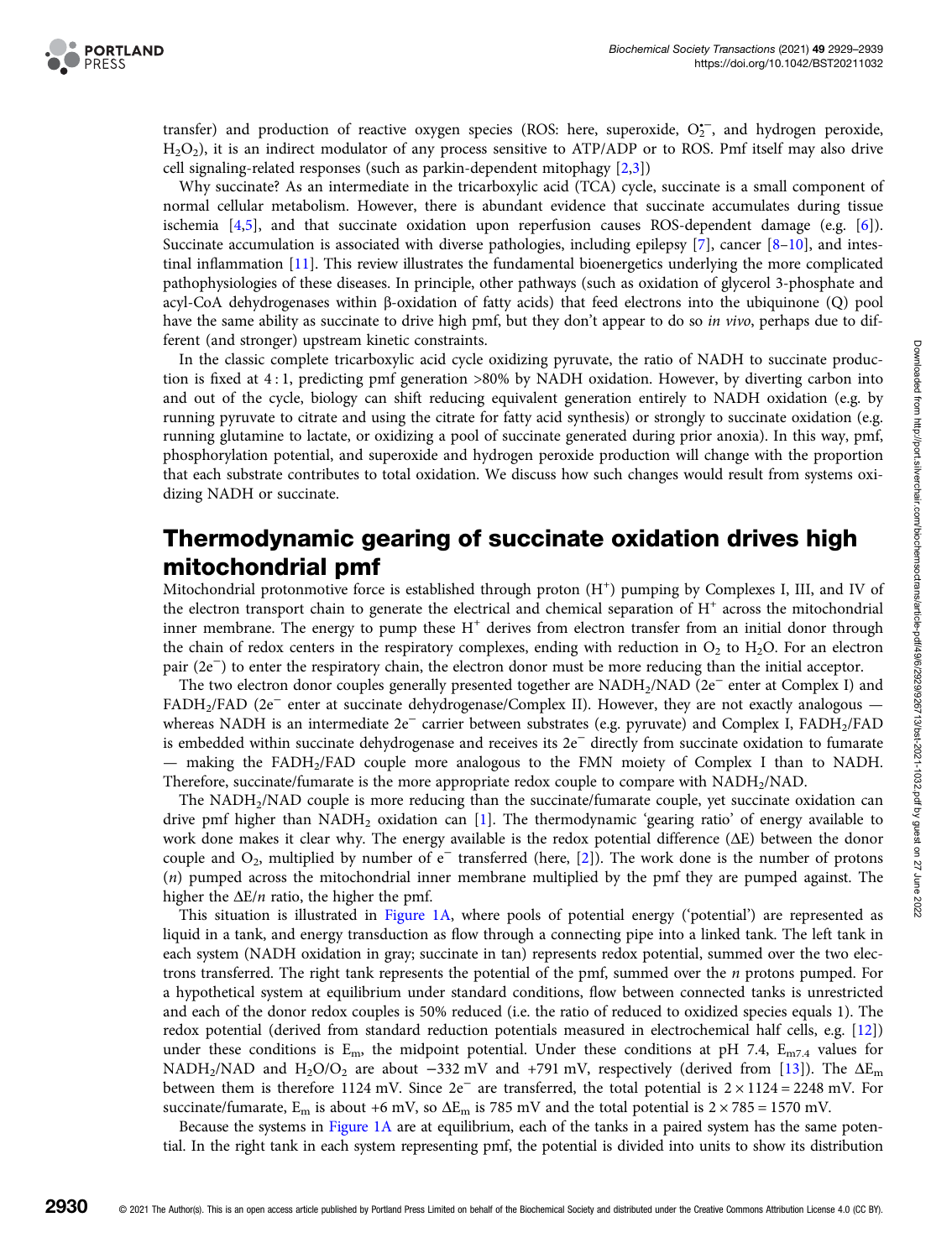

<span id="page-2-0"></span>

Figure 1. Thermodynamic and kinetic determinants of protonmotive force (pmf, Δp) in (A) isolated mitochondria under standard conditions at equilibrium and (B) liver mitochondria oxidizing excess substrates (succinate or pyruvate/ malate) in steady-state resting conditions.

(A) Under standard equilibrium conditions (50% reduction in redox couples, pH 7.4) at equilibrium, 2ΔE<sub>m</sub> for NADH<sub>2</sub> oxidation is 2248 mV, supporting an nΔp of 2248 mV (n is the gearing: the number of protons pumped as 2e<sup>-</sup> flow to O<sub>2</sub>). 2ΔE<sub>m</sub> for succinate oxidation is 1570 mV, supporting an nΔp of 1570 mV. Since n is 10 for NADH<sub>2</sub> oxidation and 6 for succinate oxidation, Δp values of 225 mV (from NADH<sub>2</sub> oxidation) and 262 mV (from succinate oxidation) result. (B) Kinetics of supply and demand in liver mitochondria under non-standard conditions and steady-state resting respiration yield lower 2ΔE<sub>h</sub> than under standard conditions because redox couples are more oxidized: for NADH<sub>2</sub>, 2 $\Delta E_h$  is 2187 mV; for succinate, 2 $\Delta E_h$  is 1540 mV. Net flow between 2ΔE<sub>h</sub> and nΔp requires that nΔp < 2ΔE<sub>h</sub>. The diameter of the connecting pipe reflects the restriction of flow between the two pools that contributes to displacement between 2ΔEh and nΔp. Succinate oxidation generally operates faster, and closer to equilibrium than NADH<sub>2</sub> oxidation, shown by a wider pipe diameter and smaller difference in pool levels. These constraints operating on thermodynamic drivers result in Δp of ~170 mV (NADH<sub>2</sub>) and 180 mV (succinate). Extensive kinetic controls on succinate dehydrogenase/Complex II activity (which alter the diameter of the connecting pipe in this analogy) may serve to keep the pmf supported by succinate oxidation within acceptable limits in cells (see text). Suc/fum: succinate/fumarate. 'NAD' and 'suc' in plots at right refer to the NADH<sub>2</sub>/NAD couple and succinate/fumarate couple, respectively.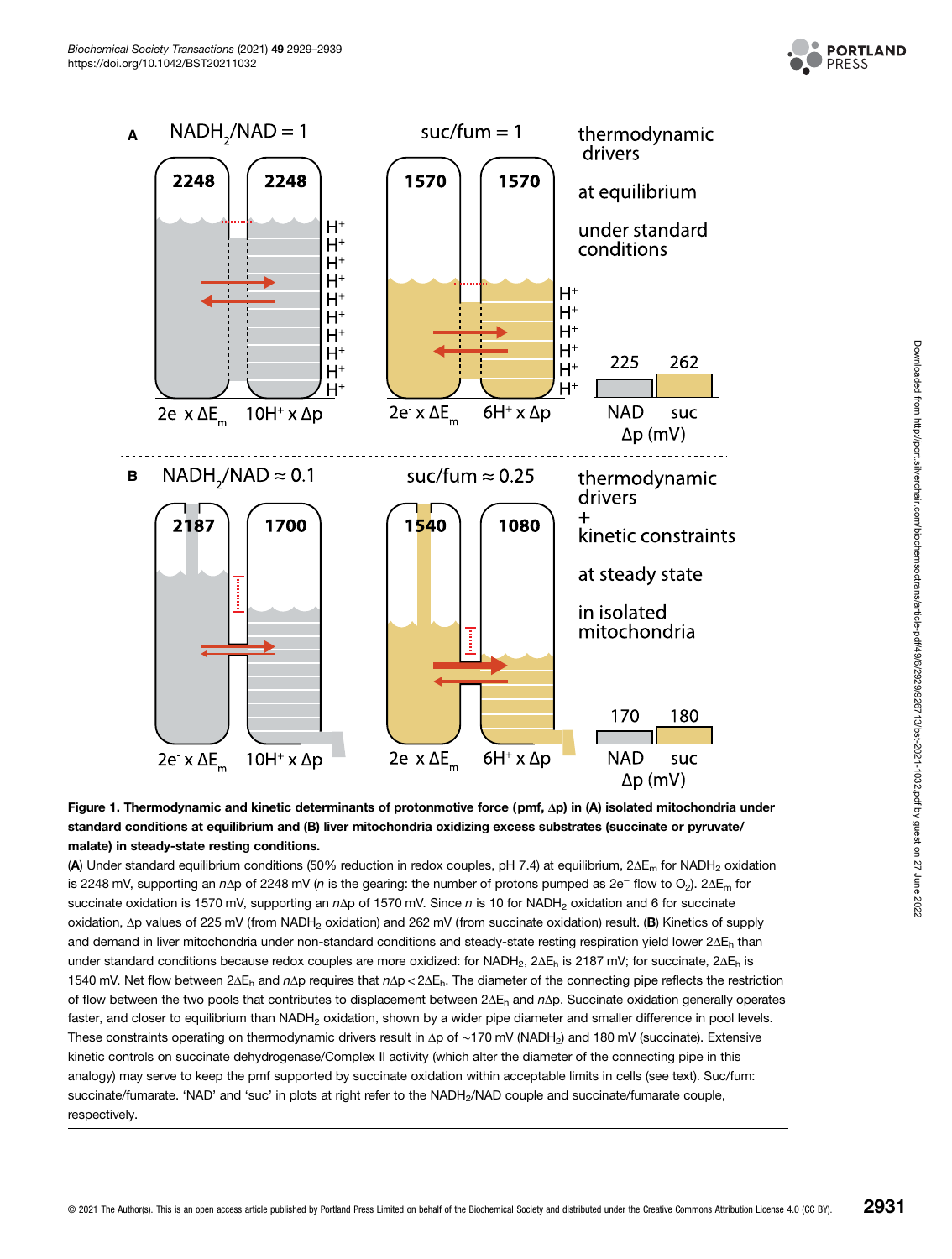

over all *n* protons pumped; for NADH oxidation through Complex I,  $n = 10$ . Since succinate-derived electrons are not reducing enough to enter at Complex I (electrons, like water, can't be poured uphill), they enter at Complex II and therefore drive proton pumping only from Complexes III and IV, so  $n = 6$  [\[13,14](#page-7-0)].

The pmf generated by proton pumping can increase to thermodynamic equilibrium with ΔE, as described by the equation

$$
n_{\text{protons pumped}} \times \text{pmf} = 2_{\text{e-transferred}} \times \Delta E \tag{1}
$$

which is usefully rearranged to

$$
pmf = 2\Delta E/n \tag{2}
$$

For NADH<sub>2</sub>, pmf solves to  $(2 \times 1124)/10 = 225$  mV. For succinate it solves to  $(2 \times 785)/6 = 262$  mV. Thus, even though succinate is a weaker reductant than NADH, its available  $\Delta E_m$  is divided by fewer protons pumped (different gearing), so the resulting pmf is higher. A good analogy is pressure (force distributed over surface area). Compared with succinate oxidation, NAD-linked oxidation is 'heavier' (greater  $\Delta E_m$ ) but is distributed over a larger 'area' (H<sup>+</sup> pumped), resulting in a smaller 'pressure' (pmf). Consider how lying on a bed of vertical nails is preferable to lying on one nail.

### Biology imposes kinetic constraints to safely contain thermodynamic drivers of mitochondrial pmf

Although standard equilibrium conditions [\(Figure 1A\)](#page-2-0) clarify the thermodynamics at work here, biology does not operate this way. First, the kinetics of the supply and demand reactions drive the donor couples relatively oxidized, with the mitochondrial NADH2/NAD pool ∼10% reduced [[15,16](#page-7-0)], and the succinate/fumarate pool  $~\sim$ 25% reduced [\[12,17\]](#page-7-0). This relative oxidation decreases the actual redox potential (E<sub>h</sub>) from the midpoint potential Em. In [Figure 1B,](#page-2-0) this is reflected by lower potentials in the left tank of each system relative to [Figure 1A.](#page-2-0) Second, these systems operate in non-equilibrium steady state, indicated by flow into the left tank and out from the right. Potential in the upstream tank must exceed that in the downstream tank, otherwise no energy flow occurs.

Connecting pipes between the left and right tanks are different diameters in the two systems. A smaller pipe diameter represents greater kinetic constraint imposed by the enzyme machinery, holding flow between tanks further from equilibrium. [Figure 1B](#page-2-0) illustrates that, by comparing the electron transfer potential of the NADH2/NAD and succinate/fumarate pools to the pmf sustained by each, NADH oxidation operates further from equilibrium than succinate oxidation, further limiting the pmf established by NAD-linked flux. For succinate-linked flux, the pipe is wider, flux is higher (e.g. by more than 2-fold in isolated liver mitochondria, while between 1- and 2-fold in isolated muscle mitochondria) and the potentials therefore are closer to equilibrium [\[21](#page-7-0)–[23](#page-8-0)].

What empirical evidence (aside from the redox and pmf measurements that underlie the values in [Figure 1B](#page-2-0)) supports and explains these differences in pipe diameter, i.e. in the magnitude of kinetic constraints at Complex I and Complex II? It is helpful to reiterate that the pipe diameter in [Figure 1B](#page-2-0) represents overall enzyme activity and therefore the kinetics, the abundance, and the regulation of the respective enzymes. The following lines of evidence support slower Complex I flux:

- In isolated mitochondria with saturating substrates, the observed rate of uncoupled NADH-linked respiration (via Complex I) is about half the rate of succinate-linked respiration (via Complex II) [[21](#page-7-0)–[23](#page-8-0)], and about one third when compared at identical, non-zero pmf [[1](#page-7-0)].
- The turnover number (moles substrate transformed per second) for isolated Complex I is not much faster, and may be slower, than Complex II. There are few valid literature comparisons — the turnover numbers of succinate dehydrogenase (SDH) and Complex I have been rarely determined side by side, and experimental conditions (enzyme purification, electron acceptors used) varied between laboratories. Ackrell and colleagues reported a 2-fold higher turnover number for Complex I than for Complex II using the same electron acceptor [[24](#page-8-0)]. Conversely, a 5-fold lower turnover number was found for Complex I in [\[25\]](#page-8-0).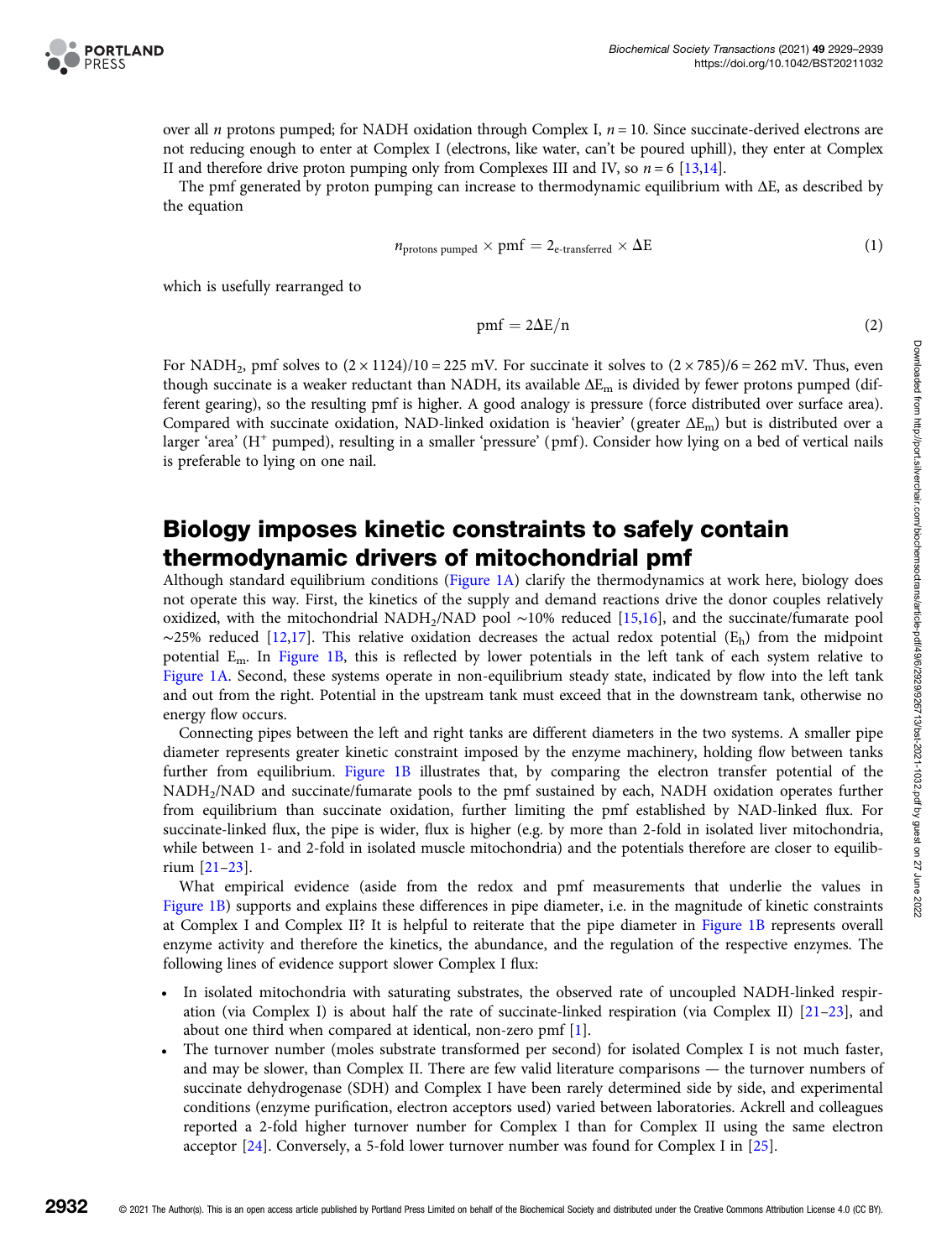

- Complex II is more abundant than Complex I. In mammalian mitochondria SDH was 1.2–2 fold more abundant than Complex I, based on electron microscopic [[26,27](#page-8-0)], spectrophotometric [[24](#page-8-0)] and electrophoretic methods [\[28,29](#page-8-0)].
- Low control of pathway flux is associated with near-equilibrium operation [[30](#page-8-0)]. The control of flux across the respiratory chain has been studied using different approaches of metabolic control analysis. In general, control was distributed across the components of the electron transport chain, and SDH did not have particularly low flux control. Direct control analysis [\[31](#page-8-0)–[38\]](#page-8-0) indicated similar rate control by Complexes I and II, while calculation from elasticities showed slightly smaller flux control by SDH [\[1](#page-7-0)[,39,40\]](#page-8-0). Thus, metabolic control analysis provides little support for particularly near-equilibrium operation of SDH.

Altogether, considering the turnover number and stoichiometry of NADH to succinate oxidation (4 : 1 per complete turn of the TCA cycle oxidizing pyruvate), SDH activity is in excess ( parity being a 4-fold lower rate). The relative abundance of Complex II activity may help it operate closer to equilibrium, allowing the generation of high pmf [[41](#page-8-0)].

So, what is the net effect on pmf when these biological kinetic constraints modulate the underlying thermodynamics? As [Figure 1B](#page-2-0) illustrates, in isolated mammalian liver mitochondria, succinate oxidation can sustain a pmf up to ∼180 mV, while NADH2 (derived from oxidation of glutamate/malate, pyruvate/malate, and oxoglutarate/malate, in different experiments) oxidation can only sustain a pmf up to 170 mV under the same conditions [[1,](#page-7-0)[42](#page-8-0)]. Thus, isolated mitochondria assayed in vitro can sustain a higher pmf on succinate, by ∼10 mV. In mitochondria isolated from cultured cells, the electrical portion ( $\Delta \psi_m$ ) differed by ∼15 mV [[51,](#page-8-0)[56](#page-9-0)]. In mitochondria isolated from mammalian skeletal muscle, pmf values differed less, ∼4 mV [\[57,58\]](#page-9-0). While all comparable measurements to date show succinate driving pmf higher than NADH<sub>2</sub>, the variation in these differences may at least partially reflect tissue specificity.

The same principle applies when different sites of 2e<sup>−</sup> entry are compared, demonstrating how predominantly the thermodynamics of the mitochondrial machine predict its operation. Brown et al. found that in isolated liver mitochondria, feeding 2e<sup>−</sup> at Complex IV (via sulfite oxidation) gave 2ΔEh of 987 mV, ∼65% of the value for succinate oxidation, yet drove a resting pmf of 187 mV, ∼10 mV higher than the 176 mV driven by succinate oxidation [\[59\]](#page-9-0).

## Kinetic constraints are highly tunable by extensive biological regulation

Biological regulation of Complex II activity in vivo is extensive, and why so much regulation exists on this enzyme has remained an open question. A tentative model, drawing from the thermodynamic properties above, is that such regulation exists to rein in this powerful machine in cells, by decreasing its activity (narrowing the pipes) when ATP demand slackens and preventing pmf from being driven too high. Multiple regulatory mechanisms are summarized below.

Complex II/SDH exhibits conformational changes through interaction with many metabolites, including the TCA intermediates succinate, malate and oxaloacetate, ATP, reduced ubiquinone, protons (i.e. low pH), and certain anions [\[48\]](#page-8-0). These changes modulate enzyme activity. The mechanism of conformational activation/ inhibition remains unknown. However, we speculate that its physiological role is to restrict pmf generation to an optimal range, while retaining the ability to drive high pmf when these restrictions are eased (and also allow pmf generation when NADH oxidation is blocked).

Three endogenous metabolites competitively inhibit SDH: oxaloacetate, itaconate, and malonate. The ketotautomeric form of oxaloacetate produced by malate dehydrogenase (MDH), is a tightly binding competitive inhibitor [\[49](#page-8-0)]. Since MDH is fully reversible, keto-oxaloacetate levels are mostly dependent on mass action; higher NADH2/NAD will increase malate/oxaloacetate ratio, decreasing oxaloacetate concentration. This interaction may exist to increase SDH activity when Complex I is unable to oxidize NADH, e.g. at very high pmf [[50\]](#page-8-0), though activation by ATP may also explain this observation [\[51\]](#page-8-0). Oxaloacetate can also be produced in its enol- form by SDH itself oxidizing malate [[61,64,65\]](#page-9-0). This high-affinity, slow-dissociating tautomer can spontaneously interconvert with its keto- form but too slowly to prevent SDH inactivation; oxaloacetate tautomerase activity rescues SDH activity [[66,67](#page-9-0)]. Itaconate, another competitive inhibitor of SDH, is derived through decarboxylation of citrate by the immune-responsive gene 1 product (IRG1) [\[56\]](#page-9-0). Itaconate suppresses respiration in activated macrophages [[57,58\]](#page-9-0). Malonate, mostly thought of as an experimental inhibitor, has been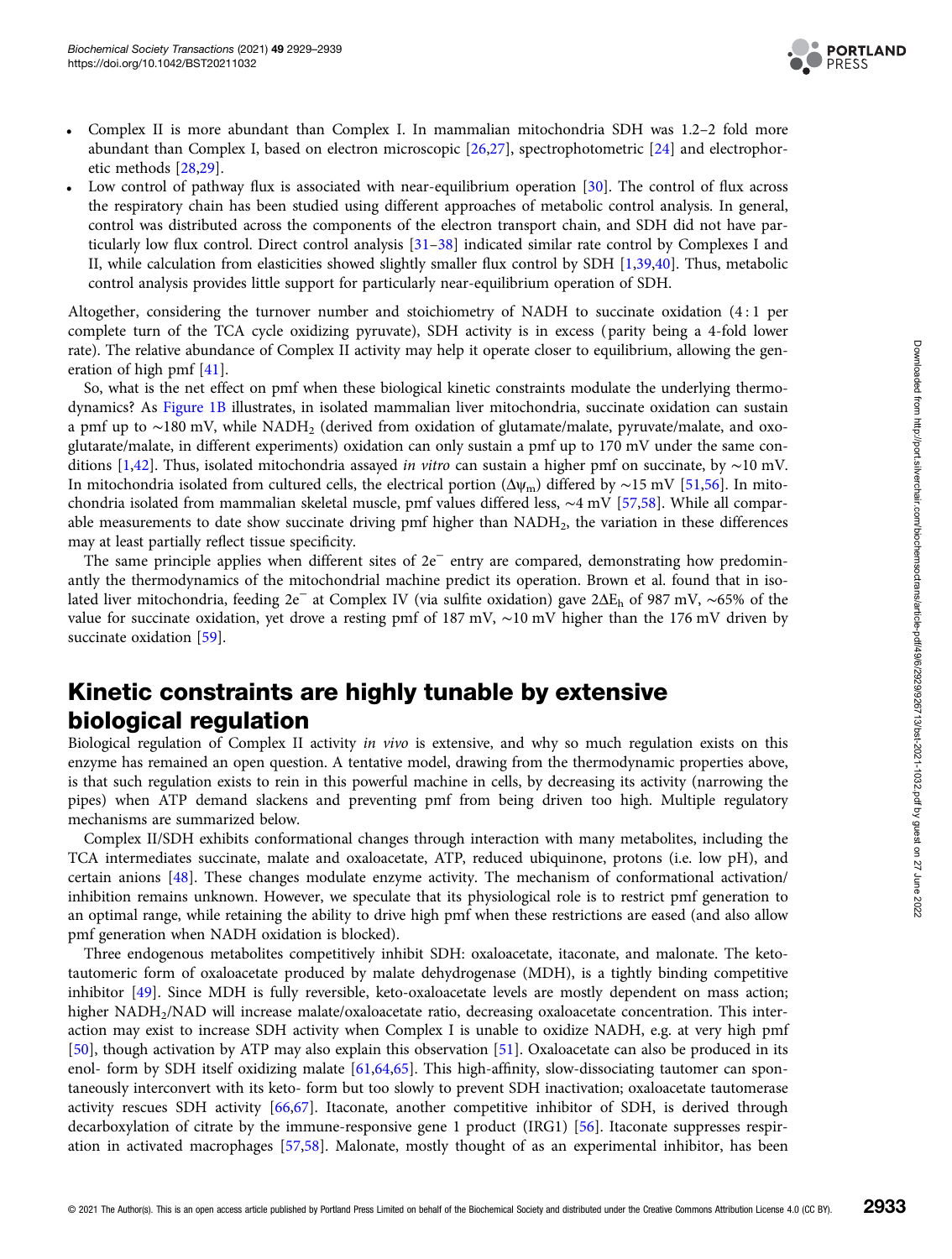

detected in brain [\[59](#page-9-0)]. Endogenous malonate is also implied by the presence of a malonyl-CoA synthase (ACSF3) [\[60\]](#page-9-0).

SDH is also subject to posttranslational phosphorylation and succinylation. Mitochondrial Fgr tyrosine kinase phosphorylates SDH on the A subunit and activates the enzyme [[61](#page-9-0)]. Phosphorylation is triggered by H<sub>2</sub>O<sub>2</sub>, but not O<sub>2</sub><sup>-</sup>. A corresponding matrix-localized phosphatase, PTPMT1, is reported [[62](#page-9-0)]. Succinylation may be non-enzymatic when succinyl-CoA is high, but succinyl-CoA synthases such as α-KGDH may also succinylate SDH and other proteins, at least in the nucleus [\[63\]](#page-9-0). Desuccinylation can occur through SIRT5 activity in the mitochondrial matrix [\[64\]](#page-9-0).

Complex I also undergoes reversible conformation changes (activation/deactivation A/D transition). One putative function of deactivation is to mitigate reperfusion injury during anoxia [\[65\]](#page-9-0). In tissues, there is an equilibrium between A- and D-forms, influenced by a range of factors: SH-oxidation, divalent cations and fatty acids [\[65\]](#page-9-0). Furthermore, multiple phosphorylation sites have been proposed; possibly phosphorylation increases Complex I activity by bolstering assembly [[66](#page-9-0)].

### Portioning of the cellular ATP budget is tied to pmf

How cells consume ATP is partly dependent on cellular phosphorylation potential [[67](#page-9-0)]. This form of potential energy is close to equilibrium with pmf, with higher pmf sustaining a higher phosphorylation potential and ATP/ADP ratio. The pmf therefore determines the supply side of the ATP/ADP ratio, a key piece of metabolic information 'read' by every ATP-binding protein in the cell [[13](#page-7-0)[,68](#page-9-0)]. As pmf changes, the ATP/ADP ratio also changes, which tunes consumption by different energetic processes. This reflects a sensible underlying biological goal: to maintain essential functions while making less-essential functions dependent on the available potential. This was demonstrated by titrating pmf with mitochondrial inhibitors, revealing that as pmf declines, protein synthesis decreases the most, while ion cycling decreases the least [\[69,70\]](#page-9-0).

As an analogy, when your paycheck is high, you might spend more on luxuries than when times are lean. However, your rent stays about the same. Some categories of your spending (luxuries) are more dependent on your income than others (rent). In biology, the implication is that sustained high pmf through oxidation of succinate drives proportionally more protein synthesis. Pmf is therefore not just an intermediate to be charged and discharged; in the light of an ATP consumption hierarchy, pmf becomes an important director of cellular activity.

As an aside, a common oversimplification is that high pmf is 'functional', and low pmf is 'dysfunctional'. A model that better fits the available data is that both extremes carry the risk of dysfunction; too low a pmf leaves a cell under-powered and unable to run essential functions, whereas too high a pmf drives high rates of superoxide production and leads to damage and pathology (section 6). What defines 'extreme' remains to be determined but it likely cell type-specific. Plausibly, pmf values between these extremes are neither strictly functional nor dysfunctional; the biological outcome depends on how pmf supports cellular functions and viability in the environment occupied by the biological system (defined as narrowly or as broadly as appropriate). For example, in both neurons and pancreatic β-cells the pmf can change by up to 50 mV as a part of apparently normal function [[71,72\]](#page-9-0)

# Mitochondrial superoxide and hydrogen peroxide production rises with pmf

As well as driving high ATP/ADP, high pmf also slows electron flow, reducing redox centers, which drives faster mitochondrial production of superoxide and hydrogen peroxide. Succinate oxidation can therefore drive faster mitochondrial  $O_2^{\bullet-}/H_2O_2$  production than NADH oxidation [\[73](#page-9-0)-[75\]](#page-9-0). Like water overflowing a clogged sink, mitochondrial  $O_2^-/H_2O_2$  production rate increases at high pmf when the ubiquinone pool is highly reduced (sink full of water) and single electrons more readily reduce  $O_2$  to form  $O_2^{\bullet -}$  (water pooling on the floor). In isolated mitochondria  $O_2^{\bullet -}/H_2O_2$  production increases non-linearly with respect to pmf; between pmf values of ~180 (achieved by NADH oxidation) and 220 mV (achieved by succinate oxidation) O<sup>2</sup><sup>-</sup>/H<sub>2</sub>O<sub>2</sub> production can increase 5- to 10-fold [\[76](#page-9-0)–[79\]](#page-9-0).

Considering the framework presented above, isolated mitochondria can be exposed to conditions (such as exclusive oxidation of abundant succinate) that bypass the biological constraints that would presumably be present in vivo to prevent damage and pathology. Are there conditions in cells and in vivo that approximate the unconstrained state achievable in vitro, and are they pathological?

First, can high pmf drive  $O_2^{\bullet -}/H_2O_2$  production when mitochondria are within cells or in vivo? Yes — mitochondria are a major contributor to cellular  $H_2O_2$  production, with the majority emanating from site  $I_Q$  of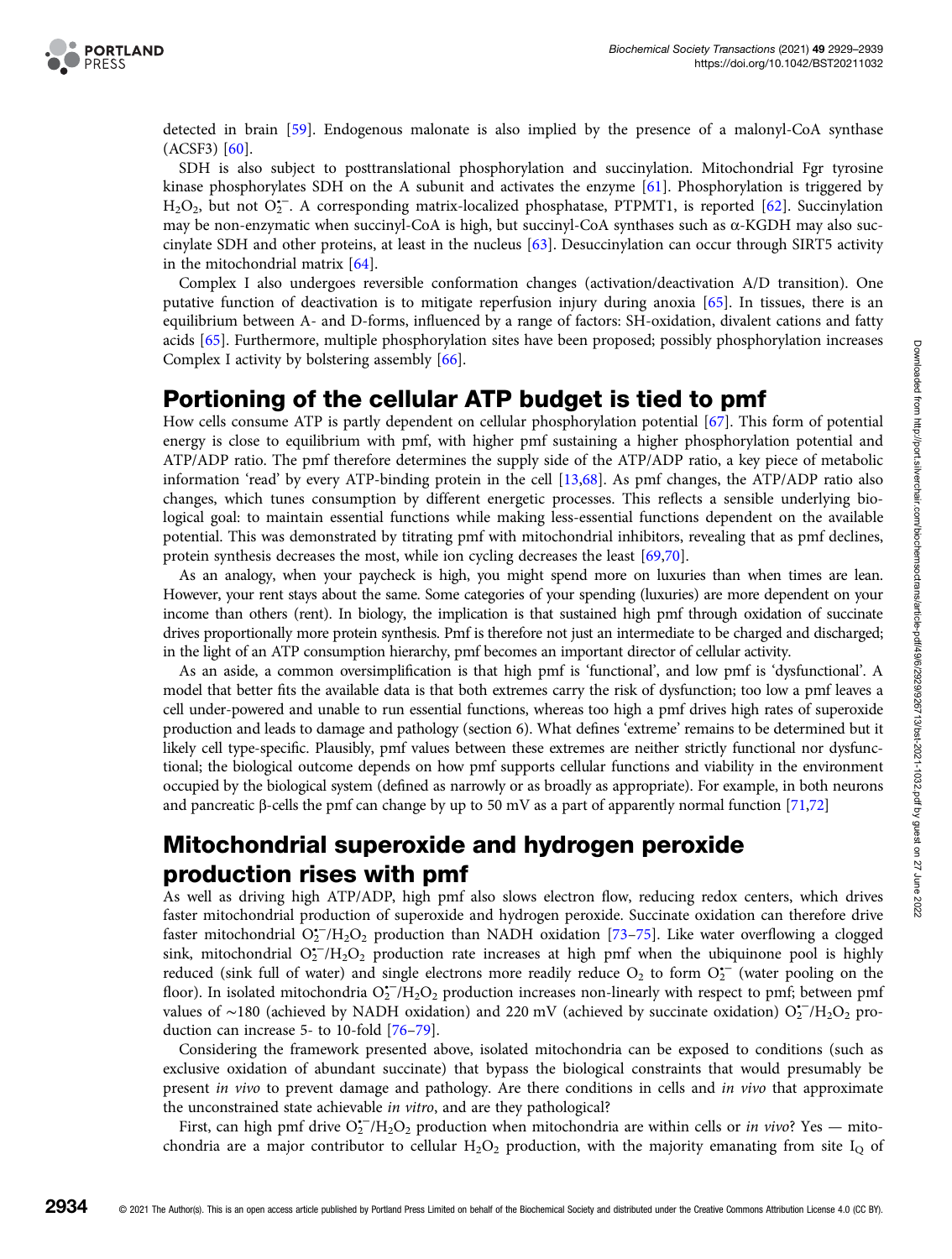

Complex I and site III<sub>Oo</sub> of Complex III, the sites are routinely driven in isolated mitochondria by the oxida-tion of excess added succinate [\[80](#page-9-0)–[83](#page-9-0)].  $O_2^{\bullet-}/H_2O_2$  production by sites  $I_Q$  and  $III_{Qo}$  is not restricted to cell models; substantial pathological effects of  $H_2O_2$  production from sites  $I_Q$  and III<sub>Qo</sub> can also be demonstrated in vivo when endogenous mitochondrial superoxide dismutase is knocked out [\[84\]](#page-9-0). Under conditions of low succinate and high pmf, Complex II is also a significant contributor to ROS production, which could be biologically relevant [\[85,](#page-9-0)[93\]](#page-10-0), but would contribute less to overall ROS production as succinate accumulates [\[85\]](#page-9-0).

Second, can succinate levels rise high enough in vivo that succinate oxidation could drive high rates of  $O_2^{\bullet-}/H_2O_2$ production? The answer is yes, with the best-studied model being ischemia/reperfusion (I/R) injury [\[86\]](#page-10-0). Estimated intramitochondrial succinate levels in normal rat skeletal muscle are 200–300  $\mu$ M [\[80](#page-9-0)], in the range of the  $K_M$  of SDH for succinate (100–400  $\mu$ M [[58](#page-9-0)[,87\]](#page-10-0) in mammalian mitochondria). In contrast, succinate levels can accumulate 3- to 20-fold during ischemia [[6](#page-7-0)]. Reperfusion drives rapid oxidation of the accumulated succinate, high pmf, a reduced ubiquinone pool, and high rates of  $O_2^{\bullet-}/H_2O_2$  production. Succinate accumulation appears to amplify the HIF-1-dependent hypoxic response [\[88](#page-10-0)], suggesting that succinate accumulation is a common feature of hypoxia more broadly.

Two plausible models explain why succinate accumulates under ischemia. The absence of sufficient  $O_2$  can lead cellular reductants to drive SDH in reverse, pulling fumarate from different sources and reducing it to succinate. Alternatively, succinate may accumulate through forward SDH activity, supported partially by aminotransferase anaplerosis [\[4,6\]](#page-7-0).

Having evidence that  $O_2^{\bullet -}/H_2O_2$  production from sites  $I_Q$  and III<sub>Qo</sub> occurs in vivo, and that succinate can accumulate in vivo, it needs to be demonstrated that oxidation of accumulated succinate is associated with high rates of  $O_2^{\bullet-}/H_2O_2$  production from these sites. Strong evidence comes from experiments showing that tissue damage due to I/R is attenuated when different elements required for succinate oxidation-associated  $O_2^-$ /H<sub>2</sub>O<sub>2</sub> production are disrupted, by inhibiting succinate oxidation [[89,90\]](#page-10-0), dissipating pmf (and oxidizing the  $QH<sub>2</sub>/Q$ pool) using chemical uncouplers [[91](#page-10-0),[92](#page-10-0)], inhibiting electron transport through site  $I_{Q}$  [[93](#page-10-0),[94](#page-10-0)], or by suppressing O<sub>2</sub><sup>-</sup>/H<sub>2</sub>O<sub>2</sub> production at site I<sub>Q</sub> using SIQELs, which impedes electron leak to O<sub>2</sub><sup>-</sup>/H<sub>2</sub>O<sub>2</sub> but not electron flux to H<sub>2</sub>O [[95,96](#page-10-0)]. Supporting the idea that  $O_2^-/H_2O_2$  derived from site I<sub>Q</sub> has broad biological effects, S1QELs modulate many different physiological and pathological conditions in vivo [[74](#page-9-0),[95](#page-10-0)].

### Conclusion

Oxidation of succinate supports a higher pmf than oxidation of NADH. This is not because of some specific molecular property of succinate or NADH, but because of the thermodynamics (redox potentials), gearing (numbers of protons pumped) and kinetics of the components of the pathways by which energy from NADH and succinate oxidation is captured as pmf. In the absence of kinetic constraints, thermodynamics enables succinate to drive a pmf high enough to cause significant biological damage. This may explain the extensive regulation of SDH: biology has responded to the thermodynamic hazard created by succinate oxidation by tightly controlling SDH activity to maintain pmf within a range that allows optimal ATP production and signaling (by ATP/ADP,  $O_2$ )  $^{-}/H_2O_2$ , metabolite levels) but minimizes oxidative damage by  $O_2^{\bullet-}/H_2O_2$ . If these controls are compromised, pathology can follow.

#### **Perspectives**

- We discuss the importance of thermodynamic and kinetic properties in explaining the mitochondrial protonmotive forces that result when different substrates are oxidized.
- Current thinking is complicated when the molecular properties of different substrates and substrate oxidation pathways are emphasized; models of mitochondrial function can be unified and simplified by considering these thermodynamic and kinetic properties.
- Predicting how mitochondrial oxidation of succinate may contribute to physiology and to pathology can be simplified by applying these considerations.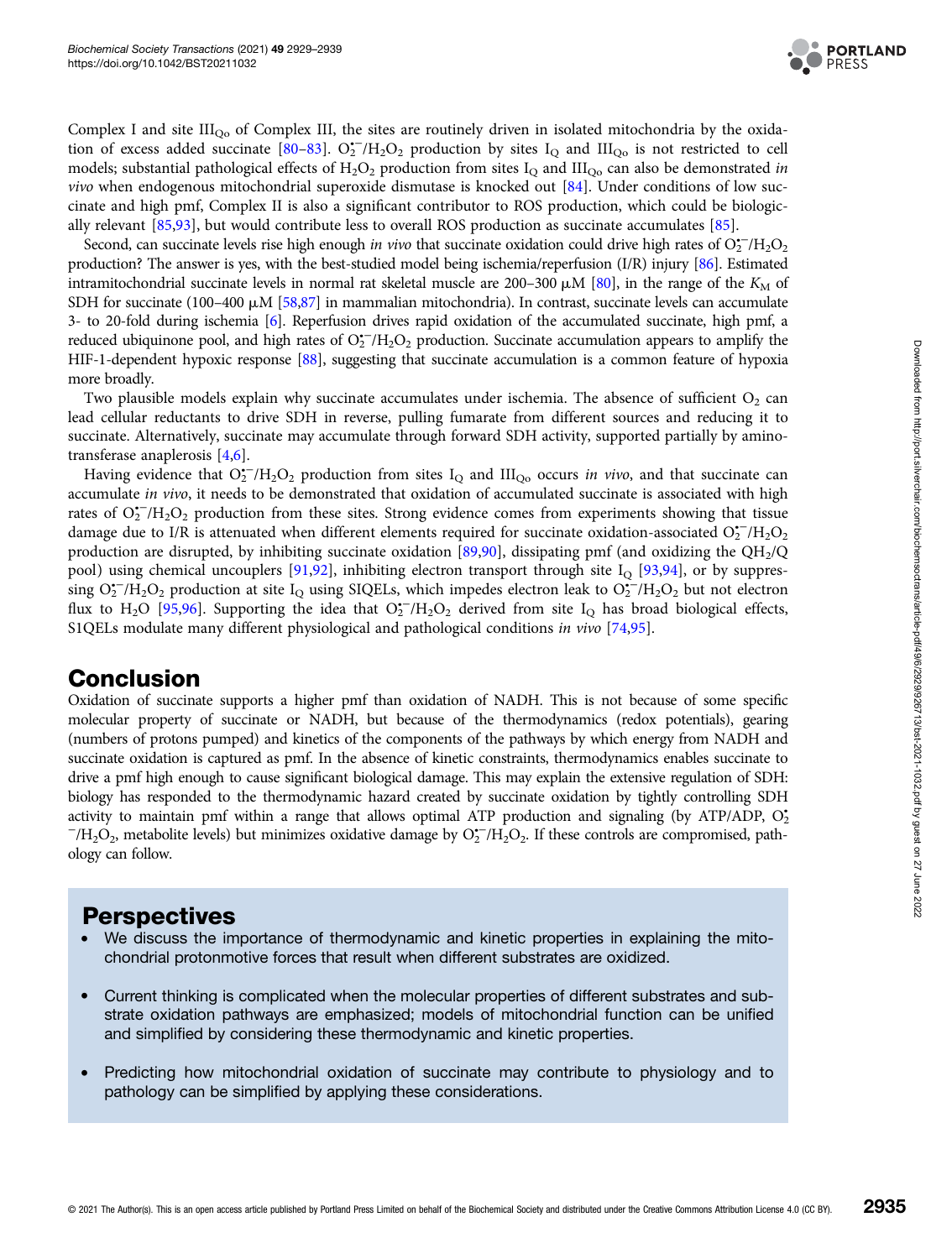<span id="page-7-0"></span>

#### Competing Interests

The authors declare that there are no competing interests associated with the manuscript.

#### Funding

The authors acknowledge funding from Touro University California (S.A.M.) and Buck Institute for Research on Aging (M.D.B.).

#### Author contributions

Article idea was developed by S.M. and M.D.B. S.M., A.A.G., and M.A.W. wrote the manuscript. S.M. generated the figure. All authors edited and finalized the manuscript.

#### Abbreviations

MDH, malate dehydrogenase; ROS, reactive oxygen species; SDH, succinate dehydrogenase; TCA, tricarboxylic acid.

#### References

- 1 Brand, M.D., Harper, M.E. and Taylor, H.C. (1993) Control of the effective P/O ratio of oxidative phosphorylation in liver mitochondria and hepatocytes. Biochem. J. 291, 739–748 <https://doi.org/10.1042/bj2910739>
- 2 Jin, S.M., Lazarou, M., Wang, C., Kane, L.A., Narendra, D.P. and Youle, R.J. (2010) Mitochondrial membrane potential regulates PINK1 import and proteolytic destabilization by PARL. J. Cell Biol. 191, 933-942 <https://doi.org/10.1083/jcb.201008084>
- 3 Narendra, D., Tanaka, A., Suen, D.F. and Youle, R.J. (2008) Parkin is recruited selectively to impaired mitochondria and promotes their autophagy. J. Cell Biol. 183, 795–803 <https://doi.org/10.1083/jcb.200809125>
- 4 Zhang, J., Wang, Y.T., Miller, J.H., Day, M.M., Munger, J.C. and Brookes, P.S. (2018) Accumulation of succinate in cardiac ischemia primarily occurs via canonical Krebs cycle activity. Cell Rep. 23, 2617-2628 <https://doi.org/10.1016/j.celrep.2018.04.104>
- 5 Martin, J.L., Costa, A.S.H., Gruszczyk, A.V., Beach, T.E., Allen, F.M., Prag, H.A. et al. (2019) Succinate accumulation drives ischaemia-reperfusion injury during organ transplantation. Nat. Metab. 1, 966–974 <https://doi.org/10.1038/s42255-019-0115-y>
- 6 Chouchani, E.T., Pell, V.R., Gaude, E., Aksentijević, D., Sundier, S.Y., Robb, E.L. et al. (2014) Ischaemic accumulation of succinate controls reperfusion injury through mitochondrial ROS. Nature 515, 431–435 <https://doi.org/10.1038/nature13909>
- 7 Zhang, Y., Zhang, M., Zhu, W., Yu, J., Wang, Q., Zhang, J. et al. (2020) Succinate accumulation induces mitochondrial reactive oxygen species generation and promotes status epilepticus in the kainic acid rat model. Redox Biol. 28, 101365 <https://doi.org/10.1016/j.redox.2019.101365>
- 8 Bardella, C., Olivero, M., Lorenzato, A., Geuna, M., Adam, J., O'Flaherty, L. et al. (2012) Cells lacking the fumarase tumor suppressor are protected from apoptosis through a hypoxia-inducible factor-independent, AMPK-dependent mechanism. Mol. Cell. Biol. 32, 3081-3094 [https://doi.org/10.1128/](https://doi.org/10.1128/MCB.06160-11) [MCB.06160-11](https://doi.org/10.1128/MCB.06160-11)
- 9 Flores, R.E., Brown, A.K., Taus, L., Khoury, J., Glover, F., Kami, K. et al. (2018) Mycoplasma infection and hypoxia initiate succinate accumulation and release in the VM-M3 cancer cells. Biochim. Biophys. Acta Bioenergetics **1859**, 975–983 <https://doi.org/10.1016/j.bbabio.2018.03.012>
- 10 Weber, A., Klocker, H., Oberacher, H., Gnaiger, E., Neuwirt, H., Sampson, N. et al. (2018) Succinate accumulation is associated with a shift of mitochondrial respiratory control and HIF-1 $\alpha$  upregulation in PTEN negative prostate cancer cells. Int. J. Mol. Sci. 19, 2129 [https://doi.org/10.3390/](https://doi.org/10.3390/ijms19072129) [ijms19072129](https://doi.org/10.3390/ijms19072129)
- 11 Singh, Y., Trautwein, C., Romani, J., Salker, M.S., Neckel, P.H., Fraccaroli, I. et al. (2020) Overexpression of human alpha-synuclein leads to dysregulated microbiome/metabolites with ageing in a rat model of Parkinson disease. bioRxiv <https://doi.org/10.1101/2020.12.23.424226>
- 12 Garrett, R.H. and Grisham, C.M. (2016) Biochemistry, 6th ed, Cengage Learning, p.71
- 13 Nicholls, D.G. and Ferguson, S.J. (2013) Bioenergetics, 4th ed, Elsevier, p.40
- 14 Mookerjee, S.A., Gerencser, A.A., Nicholls, D.G. and Brand, M.D. (2017) Quantifying intracellular rates of glycolytic and oxidative ATP production and consumption using extracellular flux measurements. J. Biol. Chem. 292, 7189-7207 <https://doi.org/10.1074/jbc.AAC118.004855>
- 15 Veech, R.L., Guynn, R. and Veloso, D. (1972) The time-course of the effects of ethanol on the redox and phosphorylation states of rat liver. Biochem. J. 127, 387–397 <https://doi.org/10.1042/bj1270387>
- 16 Williamson, D.H., Lund, P. and Krebs, H.A. (1967) The redox state of free nicotinamide-adenine dinucleotide in the cytoplasm and mitochondria of rat liver. Biochem. J. 103, 514-527 <https://doi.org/10.1042/bj1030514>
- 17 Lendvai, N., Pawlosky, R., Bullova, P., Eisenhofer, G., Patocs, A., Veech, R.L. et al. (2014) Succinate-to-fumarate ratio as a new metabolic marker to detect the presence of sdhb/d-related paraganglioma: initial experimental and ex vivo findings. Endocrinology 155, 27-32 [https://doi.org/10.1210/en.](https://doi.org/10.1210/en.2013-1549) [2013-1549](https://doi.org/10.1210/en.2013-1549)
- 18 Medja, F., Allouche, S., Frachon, P., Jardel, C., Malgat, M., de Camaret, B.M., et al. (2009) Development and implementation of standardized respiratory chain spectrophotometric assays for clinical diagnosis. Mitochondrion. 9, 331–339 <https://doi.org/10.1016/j.mito.2009.05.001>
- 19 Taylor, R.W., Birch-Machin, M.A., Bartlett, K., Turnbull, D.M. (1993) Succinate-cytochrome c reductase: assessment of its value in the investigation of defects of the respiratory chain. Biochim. Biophys. Acta. 1181, 261–265 [https://doi.org/10.1016/0925-4439\(93\)90030-5](https://doi.org/10.1016/0925-4439(93)90030-5)
- 20 Taylor, R.W., Birch-Machin, M.A., Bartlett, K., Lowerson, S.A., Turnbull, D.M. (1994) The control of mitochondrial oxidations by complex III in rat muscle and liver mitochondria. Implications for our understanding of mitochondrial cytopathies in man. J. Biol. Chem. 269, 3523-3528 PMID: 8106394
- Acin-Perez, R., Benador, I.Y., Petcherski, A., Veliova, M., Benavides, G.A., Lagarrigue, S. et al. (2020) A novel approach to measure mitochondrial respiration in frozen biological samples. EMBO J. 39, e104073 <https://doi.org/10.15252/embj.2019104073>
- 22 Rogers, G.W., Brand, M.D., Petrosyan, S., Ashok, D., Elorza, A.A., Ferrick, D.A. et al. (2011) High throughput microplate respiratory measurements using minimal quantities of isolated mitochondria. PLoS ONE 6, e21746 <https://doi.org/10.1371/journal.pone.0021746>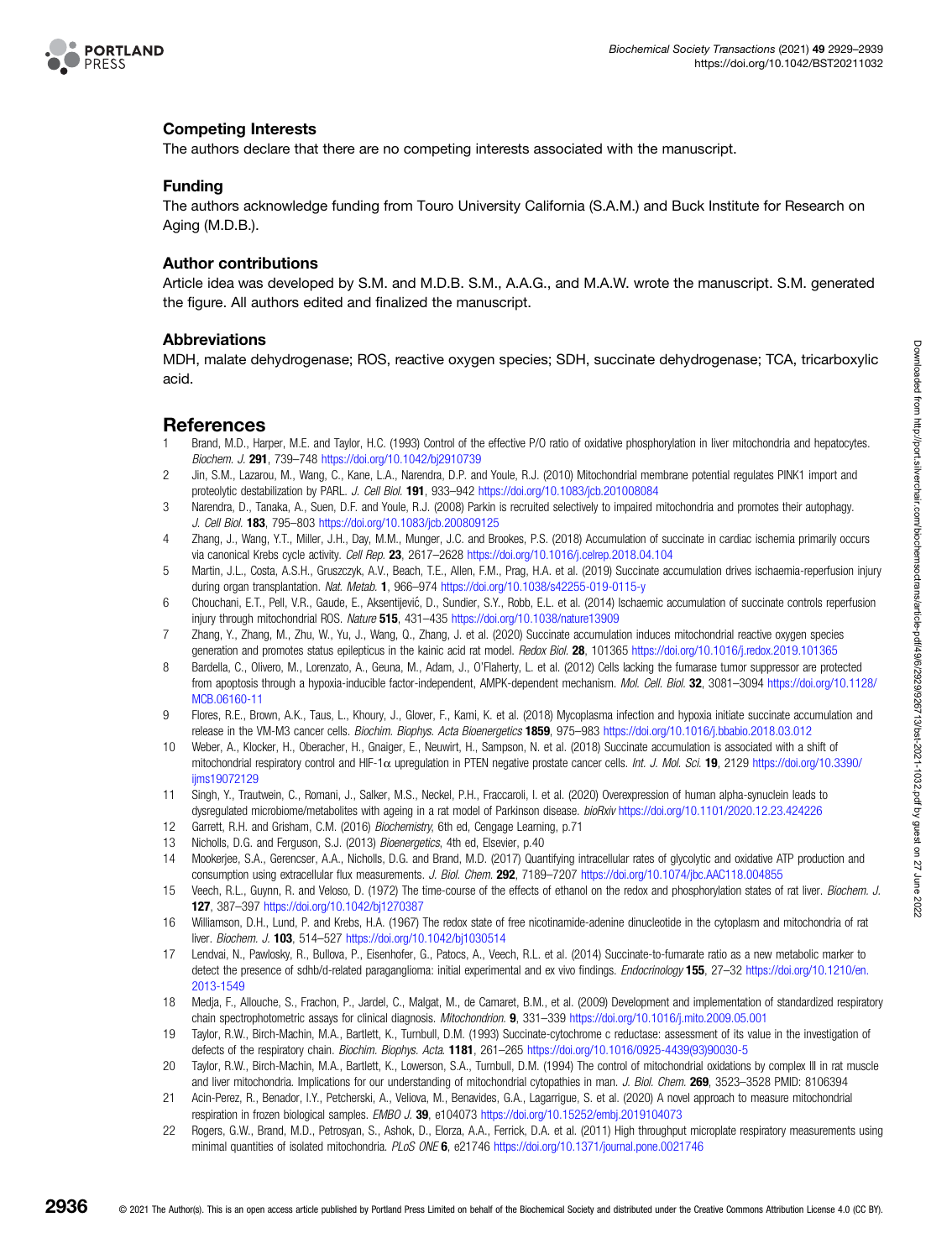

- <span id="page-8-0"></span>23 Das, K.C. and Muniyappa, H. (2013) Age-dependent mitochondrial energy dynamics in the mice heart: role of superoxide dismutase-2. Exp. Gerontol. 48, 947–959 <https://doi.org/10.1016/j.exger.2013.06.002>
- 24 Ackrell, B.A.C., Maguire, J.J., Dallman, P.R. and Kearney, E.B. (1984) Effect of iron deficiency on succinate- and NADH-ubiquinone oxidoreductases in skeletal muscle mitochondria. J. Biol. Chem. 259, 10053-9 [https://doi.org/10.1016/S0021-9258\(18\)90926-9](https://doi.org/10.1016/S0021-9258(18)90926-9)
- 25 Grivennikova, V.G., Kapustin, A.N. and Vinogradov, A.D. (2001) Catalytic activity of NADH-ubiquinone oxidoreductase (Complex I) in intact mitochondria: evidence for the slow active/inactive transition. J. Biol. Chem. 276, 9038-9044 <https://doi.org/10.1074/jbc.M009661200>
- 26 Schwerzmann, K., Hoppeler, H., Kayar, S.R. and Weibel, E.R. (1989) Oxidative capacity of muscle and mitochondria: correlation of physiological, biochemical, and morphometric characteristics. Proc. Natl Acad. Sci. U.S.A. 86, 1583-1587 <https://doi.org/10.1073/pnas.86.5.1583>
- 27 Schwerzmann, K., Cruz-Orive, L.M., Eggman, R., Sänger, A. and Weibel, E.R. (1986) Molecular architecture of the inner membrane of mitochondria from rat liver: a combined biochemical and stereological study. J. Cell Biol. 102, 97-103 <https://doi.org/10.1083/jcb.102.1.97>
- 28 Schägger, H. and Pfeiffer, K. (2001) The ratio of oxidative phosphorylation complexes I-V in bovine heart mitochondria and the composition of respiratory chain supercomplexes. J. Biol. Chem. 276, 37861-7 <https://doi.org/10.1074/jbc.M106474200>
- 29 Capaldi, R.A., Halphen, D.G., Zhang, Y.Z. and Yanamura, W. (1988) Complexity and tissue specificity of the mitochondrial respiratory chain. J. Bioenerg. Biomembr. 20, 290–311 <https://doi.org/10.1007/BF00769634>
- 30 Crabtree, B. and Newsholme, E.A. (1978) Sensitivity of a near-equilibrium reaction in a metabolic pathway to changes in substrate concentration. Eur. J. Biochem. 89, 19–22 <https://doi.org/10.1111/j.1432-1033.1978.tb20891.x>
- 31 Moreno-Sánchez, R., Bravo, C. and Westerhoff, H.V. (1999) Determining and understanding the control of flux: an illustration in submitochondrial particles of how to validate schemes of metabolic control. Eur. J. Biochem. 264, 427-433 <https://doi.org/10.1046/j.1432-1327.1999.00621.x>
- 32 Kaambre, T., Chekulayev, V., Shevchuk, I., Karu-Varikmaa, M., Timohhina, N., Tepp, K. et al. (2012) Metabolic control analysis of cellular respiration in situ in intraoperational samples of human breast cancer. J. Bioenerg. Biomembr. 44, 539-558 <https://doi.org/10.1007/s10863-012-9457-9>
- 33 Fritzen, A.J., Grunnet, N. and Quistorff, B. (2007) Flux control analysis of mitochondrial oxidative phosphorylation in rat skeletal muscle: pyruvate and palmitoyl-carnitine as substrates give different control patterns. Eur. J. Appl. Physiol. 101, 679–689 <https://doi.org/10.1007/s00421-007-0544-2>
- 34 Gellerich, F.N., Kunz, W.S. and Bohnensack, R. (1990) Estimation of flux control coefficients from inhibitor titrations by non-linear regression. FEBS Lett. 274, 167–170 [https://doi.org/10.1016/0014-5793\(90\)81355-R](https://doi.org/10.1016/0014-5793(90)81355-R)
- 35 Groen, A.K., Wanders, R.J., Westerhoff, H.V., van der Meer, R. and Tager, J.M. (1982) Quantification of the contribution of various steps to the control of mitochondrial respiration. J. Biol. Chem. 257, 2754–2757 [https://doi.org/10.1016/S0021-9258\(19\)81026-8](https://doi.org/10.1016/S0021-9258(19)81026-8)
- 36 Small, J.R. (1993) Flux control coefficients determined by inhibitor titration: the design and analysis of experiments to minimize errors. Biochem. J. 296, 423–433 <https://doi.org/10.1042/bj2960423>
- 37 Blanchi, C., Genova, M.L., Castelli, G.P. and Lenaz, G. (2004) The mitochondrial respiratory chain is partially organized in a supercomplex assembly: kinetic evidence using flux control analysis. J. Biol. Chem. 279, 36562-9 <https://doi.org/10.1074/jbc.M405135200>
- 38 Ventura, B., Genova, M.L., Bovina, C., Formiggini, G. and Lenaz, G. (2002) Control of oxidative phosphorylation by complex I in rat liver mitochondria: implications for aging. Biochim. Biophys. Acta Bioenergetics 1553, 249-260 [https://doi.org/10.1016/S0005-2728\(01\)00246-8](https://doi.org/10.1016/S0005-2728(01)00246-8)
- 39 Lionetti, L., Iossa, S., Brand, M.D. and Liverini, G. (1996) Relationship between membrane potential and respiration rate in isolated liver mitochondria from rats fed an energy dense diet. Mol. Cell. Biochem. 158, 133–138 <https://doi.org/10.1007/BF00225839>
- 40 Mildaziene, V., Nauciene, Z., Baniene, R. and Grigiene, J. (2002) Multiple effects of 2,2',5,5'-tetrachlorobiphenyl on oxidative phosphorylation in rat liver mitochondria. Toxicol. Sci. 65, 220–227 <https://doi.org/10.1093/toxsci/65.2.220>
- 41 Heinrich, R. and Rapoport, T.A. (1974) A linear steady-state treatment of enzymatic chains: general properties, control and effector strength. Eur. J. Biochem. 42, 89–95 <https://doi.org/10.1111/j.1432-1033.1974.tb03318.x>
- 42 Brand, M.D., Harper, W.G., Nicholls, D.G. and Ingledew, W.J. (1978) Unequal charge separation by different coupling spans of the mitochondrial electron transport chain. FEBS Lett. 95, 125-129 [https://doi.org/10.1016/0014-5793\(78\)80066-0](https://doi.org/10.1016/0014-5793(78)80066-0)
- 43 Amo, T., Yadava, N., Oh, R., Nicholls, D.G., Brand, M.D. (2008) Experimental assessment of bioenergetic differences caused by the common European mitochondrial DNA haplogroups H and T. Gene. 411, 69-76 <https://doi.org/10.1016/j.gene.2008.01.007>
- 44 Amo, T., Brand, M.D. (2007) Were inefficient mitochondrial haplogroups selected during migrations of modern humans? A test using modular kinetic analysis of coupling in mitochondria from cybrid cell lines. Biochem. J. 404. 345–351 <https://doi.org/10.1042/bj20061609>
- 45 Lambert, A.J., Brand, M.D. (2004) Superoxide production by NADH:ubiquinone oxidoreductase (complex I) depends on the pH gradient across the mitochondrial inner membrane. Biochem. J. 382, 511-517 <https://doi.org/10.1042/bj20040485>
- 46 Lambert, A.J., Brand, M.D. (2004) Inhibitors of the quinone-binding site allow rapid superoxide production from mitochondrial NADH:ubiquinone oxidoreductase (complex I). J. Biol. Chem. 279, 39414-39420 <https://doi.org/10.1074/jbc.m406576200>
- 47 Brown, G.C., Brand, M.D. (1988) Proton/electron stoichiometry of mitochondrial complex I estimated 472 from the equilibrium thermodynamic force ratio. Biochem. J. 252, 473–479 <https://doi.org/10.1042/bj2520473>
- 48 Singer, T.P., Kearney, E.B. and Ackrell, B.A.C. (1973) Newer Knowledge of the Regulatory Properties of Succinate Dehydrogenase. In Mechanisms in Bioenergetics (Azzone, G.F., Ernster, L., Papa, S., Quagliariello, E. and Siliprandi, N., eds), pp. 485–498, Academic Press, New York
- 49 Ackrell, B.A.C., Kearney, E.B. and Mayr, M. (1974) Role of oxalacetate in the regulation of mammalian succinate dehydrogenase. J. Biol. Chem. 249, 2021–2027 [https://doi.org/10.1016/S0021-9258\(19\)42790-7](https://doi.org/10.1016/S0021-9258(19)42790-7)
- 50 Fink, B.D., Bai, F., Yu, L., Sheldon, R.D., Sharma, A., Taylor, E.B. et al. (2018) Oxaloacetic acid mediates ADP-dependent inhibition of mitochondrial complex II-driven respiration. J. Biol. Chem. 293, 19932-19941 <https://doi.org/10.1074/jbc.RA118.005144>
- 51 Gutman, M., Kearney, E.B. and Singer, T.P. (1971) Multiple control mechanisms for succinate dehydrogenase in mitochondria. Biochem. Biophys. Res. Commun. 44, 526–532 [https://doi.org/10.1016/S0006-291X\(71\)80114-6](https://doi.org/10.1016/S0006-291X(71)80114-6)
- 52 Panchenko, M.V., Vinogradov, A.D. (1991) Direct demonstration of enol-oxaloacetate as an immediate product of malate oxidation by the mammalian succinate dehydrogenase. FEBS Lett. 286, 76-78 [https://doi.org/10.1016/0014-5793\(91\)80944-x](https://doi.org/10.1016/0014-5793(91)80944-x)
- 53 Belikova, Y.O., Kotlyar, A.B., Vinogradov, A.D. (1988) Oxidation of malate by the mitochondrial succinate-ubiquinone reductase. Biochim. Biophys. Acta. 936, 1–9 [https://doi.org/10.1016/0005-2728\(88\)90245-9](https://doi.org/10.1016/0005-2728(88)90245-9)
- 54 Vinogradov, A.D., Kotlyar, A.B., Burov, V.I., Belikova, Y.O. (1989) Regulation of succinate dehydrogenase and tautomerization of oxaloacetate. Adv. Enzyme Regul. 28, 271–280 [https://doi.org/10.1016/0065-2571\(89\)90076-9](https://doi.org/10.1016/0065-2571(89)90076-9)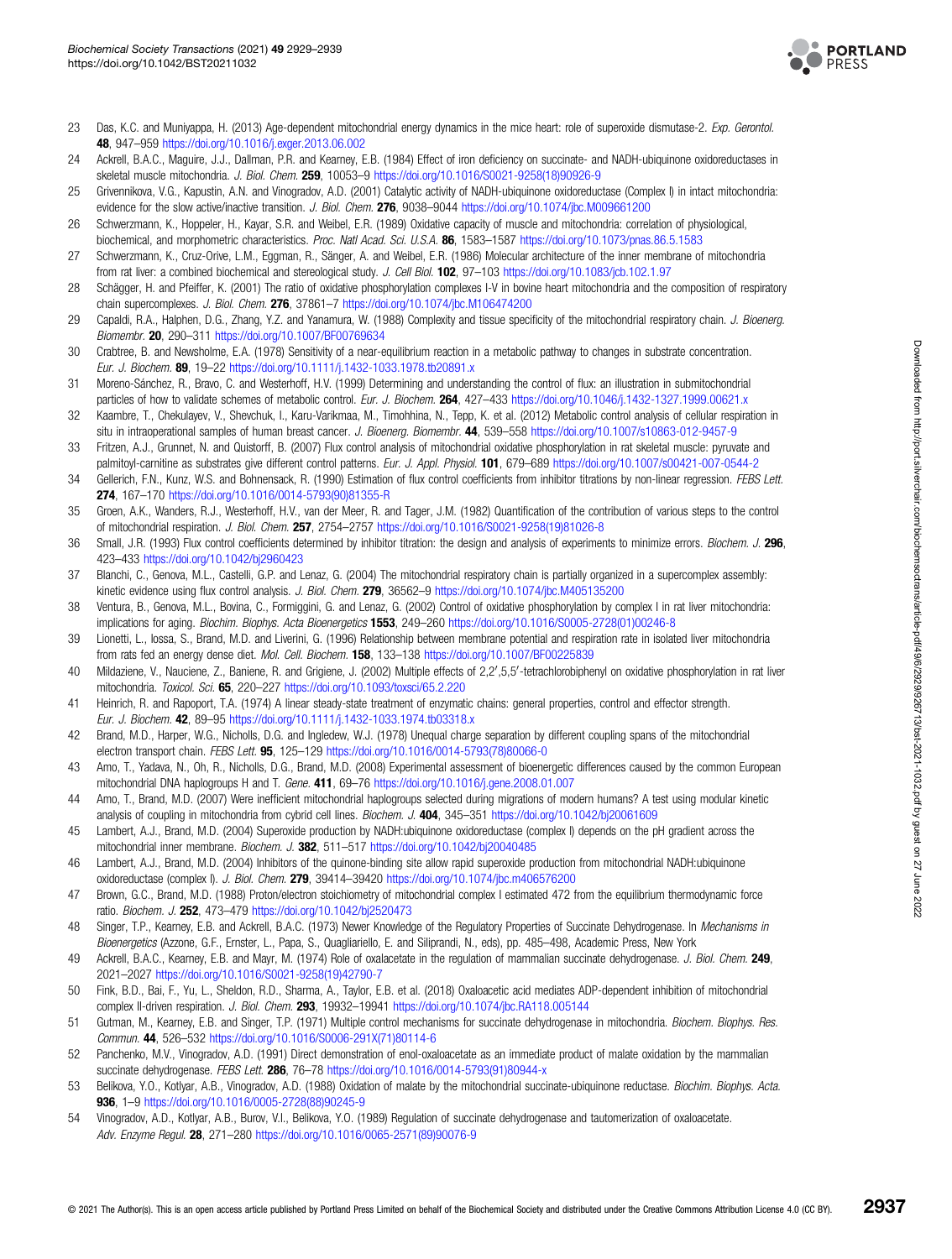<span id="page-9-0"></span>

- 55 Niehaus, T.D., Hillmann, K.B. (2020) Enzyme, promiscuity, metabolite, damage, and metabolite damage control systems of the tricarboxylic acid cycle. FEBS J. 287, 1343–1358 <https://doi.org/10.1111/febs.15284>
- 56 Michelucci, A., Cordes, T., Ghelfi, J., Pailot, A., Reiling, N., Goldmann, O. et al. (2013) Immune-responsive gene 1 protein links metabolism to immunity by catalyzing itaconic acid production. Proc. Natl Acad. Sci. U.S.A. 110, 7820–7825 <https://doi.org/10.1073/pnas.1218599110>
- 57 Yi, Z., Deng, M., Scott, M.J., Fu, G., Loughran, P.A., Lei, Z. et al. (2020) IRG1/itaconate activates Nrf2 in hepatocytes to protect against liver ischemia– reperfusion injury. Hepatology 72, 1394–1411 <https://doi.org/10.1002/hep.31147>
- 58 Lampropoulou, V., Sergushichev, A., Bambouskova, M., Nair, S., Vincent, E.E., Loginicheva, E. et al. (2016) Itaconate links inhibition of succinate dehydrogenase with macrophage metabolic remodeling and regulation of inflammation. Cell Metab. 24, 158-166 <https://doi.org/10.1016/j.cmet.2016.06.004>
- 59 Riley, K.M., Dickson, A.C. and Koeppen, A.H. (1991) The origin of free brain malonate. Neurochem. Res. 16, 117–122 [https://doi.org/10.1007/](https://doi.org/10.1007/BF00965698) [BF00965698](https://doi.org/10.1007/BF00965698)
- 60 Witkowski, A., Thweatt, J. and Smith, S. (2011) Mammalian ACSF3 protein is a malonyl-CoA synthetase that supplies the chain extender units for mitochondrial fatty acid synthesis. J. Biol. Chem. 286, 33729-33736 <https://doi.org/10.1074/jbc.M111.291591>
- 61 Acín-Pérez, R., Carrascoso, I., Baixauli, F., Roche-Molina, M., Latorre-Pellicer, A., Fernández-Silva, P. et al. (2014) ROS-triggered phosphorylation of complex II by Fgr kinase regulates cellular adaptation to fuel use. Cell Metab. 19, 1020–1033 <https://doi.org/10.1016/j.cmet.2014.04.015>
- 62 Nath, A.K., Ryu, J.H., Jin, Y.N., Roberts, L.D., Dejam, A., Gerszten, R.E. et al. (2015) PTPMT1 inhibition lowers glucose through succinate dehydrogenase phosphorylation. Cell Rep. 10, 694–701 <https://doi.org/10.1016/j.celrep.2015.01.010>
- 63 Yang, Y. and Gibson, G.E. (2019) Succinylation links metabolism to protein functions. Neurochem. Res. 44, 2346–2359 [https://doi.org/10.1007/](https://doi.org/10.1007/s11064-019-02780-x) [s11064-019-02780-x](https://doi.org/10.1007/s11064-019-02780-x)
- 64 Liu, L., Wang, Q., Zhao, B., Wu, Q. and Wang, P. (2019) Exogenous nicotinamide adenine dinucleotide administration alleviates ischemia/reperfusion-induced oxidative injury in isolated rat hearts via Sirt5-SDH-succinate pathway. Eur. J. Pharmacol. 858, 172520 <https://doi.org/10.1016/j.ejphar.2019.172520>
- 65 Babot, M., Birch, A., Labarbuta, P. and Galkin, A. (2014) Characterisation of the active/de-active transition of mitochondrial complex I. Biochim. Biophys. Acta Bioenergetics 1837, 1083–1092 <https://doi.org/10.1016/j.bbabio.2014.02.018>
- 66 Valsecchi, F., Ramos-Espiritu, L.S., Buck, J., Levin, L.R. and Manfredi, G. (2013) cAMP and mitochondria. Physiology 28, 199–209 [https://doi.org/10.](https://doi.org/10.1152/physiol.00004.2013) [1152/physiol.00004.2013](https://doi.org/10.1152/physiol.00004.2013)
- 67 Manchester, K. (1980) Free energy ATP hydrolysis and phosphorylation potential. Biochem. Educ. 8, 70–72 [https://doi.org/10.1016/0307-4412\(80\)90043-6](https://doi.org/10.1016/0307-4412(80)90043-6)
- 68 Nicholls, D.G. (2004) Mitochondrial membrane potential and aging. Aging Cell 3, 35–40 <https://doi.org/10.1111/j.1474-9728.2003.00079.x>
- 69 Buttgereit, F. and Brand, M.D. (1995) A hierarchy of ATP-consuming processes in mammalian cells. Biochem. J. 312, 163-167 [https://doi.org/10.](https://doi.org/10.1042/bj3120163) [1042/bj3120163](https://doi.org/10.1042/bj3120163)
- 70 Wieser, W. and Krumschnabel, G. (2001) Hierarchies of ATP-consuming processes: direct compared with indirect measurements, and comparative aspects. Biochem. J. 355, 389–395 <https://doi.org/10.1042/bj3550389>
- 71 Gerencser, A.A. (2018) Metabolic activation-driven mitochondrial hyperpolarization predicts insulin secretion in human pancreatic beta-cells. Biochim. Biophys. Acta Bioenergetics 1859, 817–828 <https://doi.org/10.1016/j.bbabio.2018.06.006>
- 72 Gerencser, A.A., Chinopoulos, C., Birket, M.J., Jastroch, M., Vitelli, C., Nicholls, D.G. et al. (2012) Quantitative measurement of mitochondrial membrane potential in cultured cells: calcium-induced de- and hyperpolarization of neuronal mitochondria. J. Physiol. 590, 2845-2871 [https://doi.org/](https://doi.org/10.1113/jphysiol.2012.228387) [10.1113/jphysiol.2012.228387](https://doi.org/10.1113/jphysiol.2012.228387)
- 73 Quinlan, C.L., Perevoshchikova, I., Hey-Mogensen, M., Orr, A.L. and Brand, M.D. (2013) Sites of reactive oxygen species generation by mitochondria oxidizing different substrates. Redox Biol. 1, 304–312 <https://doi.org/10.1016/j.redox.2013.04.005>
- 74 Brand, M.D. (2020) Riding the tiger–physiological and pathological effects of superoxide and hydrogen peroxide generated in the mitochondrial matrix. Crit. Rev. Biochem. Mol. Biol. 55, 592–661 <https://doi.org/10.1080/10409238.2020.1828258>
- 75 Brand, M. (2016) Mitochondrial generation of superoxide and hydrogen peroxide as the source of mitochondrial redox signaling. Free Radic. Biol. Med. 100, 14–31 <https://doi.org/10.1016/j.freeradbiomed.2016.04.001>
- 76 Brand, M.D., Buckingham, J.A., Esteves, T.C., Green, K., Lambert, A.J., Miwa, S. et al. (2004) Mitochondrial superoxide and aging: uncoupling-protein activity and superoxide production. Biochem. Soc. Symp. 71, 203–213 <https://doi.org/10.1042/bss0710203>
- 77 Miwa, S. and Brand, M.D. (2003) Mitochondrial matrix reactive oxygen species production is very sensitive to mild uncoupling. Biochem. Soc. Trans. 31, 1300–1301 <https://doi.org/10.1042/bst0311300>
- 78 Liu, S.S. (1997) Generating, partitioning, targeting and functioning of superoxide in mitochondria. Biosci. Rep. 17, 259–272 [https://doi.org/10.1023/](https://doi.org/10.1023/A:1027328510931) [A:1027328510931](https://doi.org/10.1023/A:1027328510931)
- 79 Kushnareva, Y., Murphy, A.N. and Andreyev, A. (2002) Complex I-mediated reactive oxygen species generation: modulation by cytochrome c and NAD(P)+ oxidation-reduction state. Biochem. J. 368, 545–553 <https://doi.org/10.1042/bj20021121>
- 80 Goncalves, R.L.S., Quinlan, C.L., Perevoshchikova, I., Hey-Mogensen, M. and Brand, M.D. (2015) Sites of superoxide and hydrogen peroxide production by muscle mitochondria assessed ex vivo under conditions mimicking rest and exercise. J. Biol. Chem. 290, 209–227 <https://doi.org/10.1074/jbc.M114.619072>
- 81 Goncalves, R.L.S., Watson, M.A., Wong, H.S., Orr, A.L. and Brand, M.D. (2020) The use of site-specific suppressors to measure the relative contributions of different mitochondrial sites to skeletal muscle superoxide and hydrogen peroxide production. Redox Biol. 28, 101341 [https://doi.org/](https://doi.org/10.1016/j.redox.2019.101341) [10.1016/j.redox.2019.101341](https://doi.org/10.1016/j.redox.2019.101341)
- 82 Wong, H.S., Benoit, B. and Brand, M.D. (2019) Mitochondrial and cytosolic sources of hydrogen peroxide in resting C2C12 myoblasts. Free Radic. Biol. Med. 130, 140–150 <https://doi.org/10.1016/j.freeradbiomed.2018.10.448>
- 83 Fang, J., Wong, H.S. and Brand, M.D. (2020) Production of superoxide and hydrogen peroxide in the mitochondrial matrix is dominated by site IQ of complex I in diverse cell lines. Redox Biol. 37, 101722 <https://doi.org/10.1016/j.redox.2020.101722>
- 84 Wong, H.S., Mezera, V., Dighe, P., Melov, S., Gerencser, A.A., Sweis, R.F. et al. (2021) Superoxide produced by mitochondrial site IQ inactivates cardiac succinate dehydrogenase and induces hepatic steatosis in Sod2 knockout mice. Free Radic. Biol. Med. 164, 223-232 [https://doi.org/10.1016/j.](https://doi.org/10.1016/j.freeradbiomed.2020.12.447) [freeradbiomed.2020.12.447](https://doi.org/10.1016/j.freeradbiomed.2020.12.447)
- 85 Quinlan, C.L., Orr, A.L., Perevoshchikova, I.V., Treberg, J.R., Ackrell, B.A., Brand, M.D. (2012) Mitochondrial complex II can generate reactive oxygen species at high rates in both the forward and reverse reactions. J. Biol. Chem. 287, 27255-27264 [https://doi.org/10.1074/jbc.m112.](https://doi.org/10.1074/jbc.m112.374629) [374629](https://doi.org/10.1074/jbc.m112.374629)